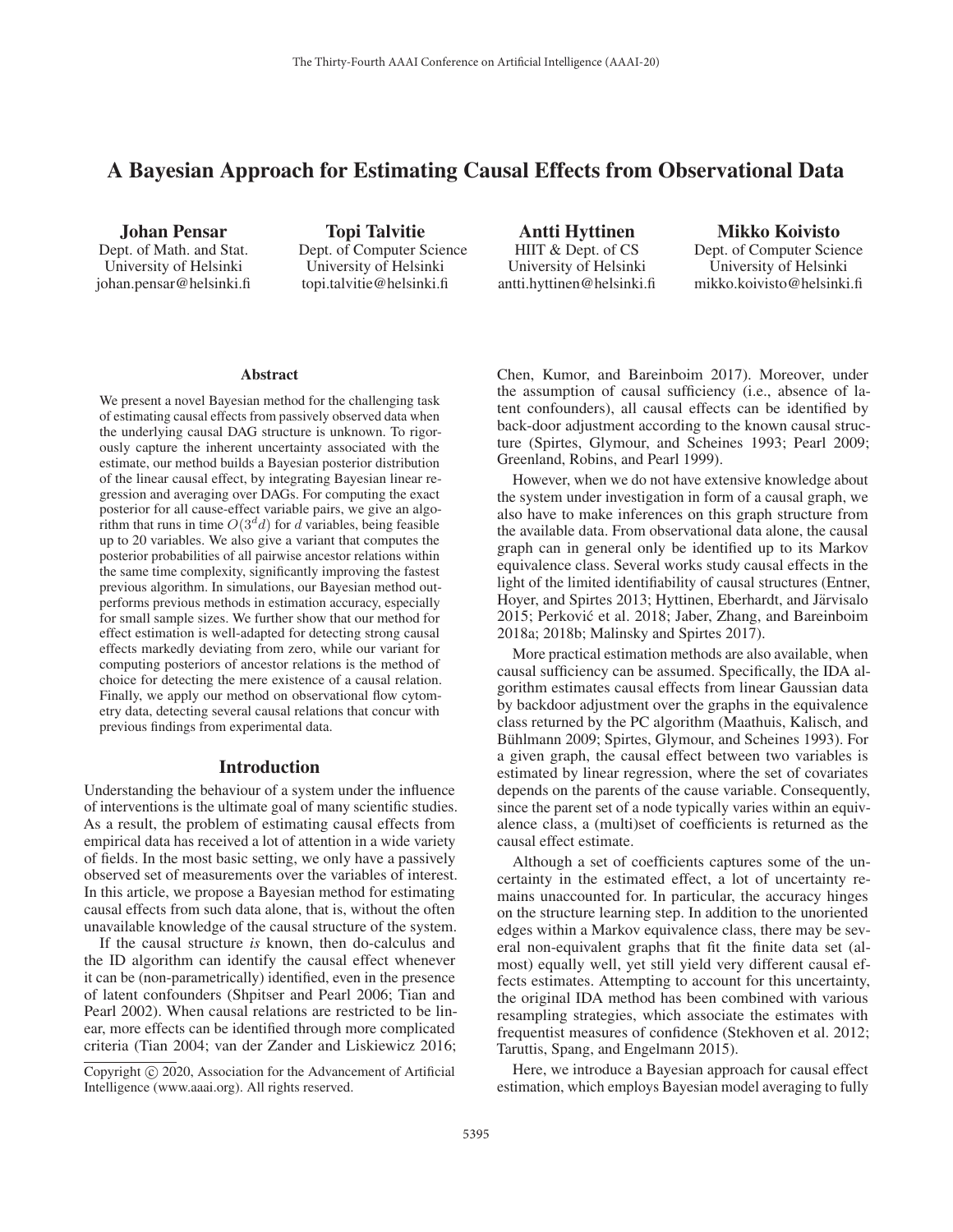account for our lack of knowledge of the underlying causal structure. By integrating averaging over graphs and Bayesian linear regression, we produce a Bayesian posterior, which explicitly describes the knowledge and the uncertainty on the causal effect, given the available data. For the computationally heavy averaging over graphs, we give an exact algorithm that runs in time  $O(3^d d)$ , where d is the number of variables; thus the algorithm scales to moderately high dimensions, without resorting to approximations with uncontrolled accuracy. We show that on realistic-size data sets our approach yields estimates that are more accurate than those produced by previous methods.

When the interest is in the *existence* of a causal relation, rather than in the magnitude of the causal effect, there is a more direct Bayesian solution: compute the posterior probability that the variable of interest is an ancestor of the target variable in the unknown graph. To compute these probabilities for all pairs of variables, Chen, Meng, and Tian (2015) recently gave an algorithm whose running time scales as  $O(5^d d^2)$ . We give a novel algorithm that improves the running time to  $O(3^d d)$ ; we obtain this algorithm as a variant of our method for averaging over graphs. Armed with our faster algorithm, we also compare empirically this direct approach to that of inferring whether the causal effect is nonzero.

While we in this work focus on exact exponential algorithms, we believe our techniques could be useful also in designing efficient approximate methods. We defer a more thorough discussion of the tradeoff between scalability and controlled error in computations to the end of this paper.

## Preliminaries

A *directed acyclic graph (DAG)*  $G = (V, E)$  consists of a node set V and an edge set  $E \subseteq V \times V$  that contains no directed cycles. If  $(i, j)$  is an edge from i to j in G, then i is called a *parent* of j. We denote by  $G_i$  the set of parents of node j in G. If there is a directed path from i to j, then i is called an *ancestor* of j and j a *descendant* of i.

In a (probabilistic) *DAG model*, we take V as an index set  $\{1,\ldots,d\}$  and associate each node  $i \in V$  with a random variable  $x_i$ . The model asserts that each variable  $x_i$  is conditionally independent of its non-descendants given its parental variables  $x_{G_i}$ , enabling a factorization of the joint distribution over the variables:

$$
f(x_1,...,x_d) = \prod_{i=1}^d f(x_i \,|\, x_{G_i}).
$$

We assume here that the conditional distributions are linear Gaussians (Geiger and Heckerman 1994):

$$
f(x_i | x_{G_i}) = \mathbf{N}(\beta_0 + \beta^\top x_{G_i}; \sigma_i^2). \tag{1}
$$

As a result, the joint distribution of  $(x_1,...,x_d)$  is a ddimensional normal distribution. Without loss of generality, we assume that the distribution is zero-centered, that is,  $\beta_0 = 0$  in (1).

In this work, we assume that the DAG has a causal interpretation, and we are interested in estimating the causal (intervention) effect of a variable  $x_i$  on another variable  $x_j$ for any  $i, j \in V$ . In the considered model space, the causal

effect can be estimated from the intervention distribution  $f(x_i | \text{do}(x_i = u))$ , where the do-operator represents that  $x_i$ is set to the value  $u \in \mathbb{R}$  by an external intervention, such that the rest of the system is left unaltered (Pearl 2009).

For a given DAG, the intervention distribution can be calculated using a technique known as back-door adjustment (Spirtes, Glymour, and Scheines 1993; Pearl 2009; Greenland, Robins, and Pearl 1999). In particular, if  $j \notin G_i$ , then  $G_i$  satisfies the back-door criterion for the above case and the intervention distribution can be calculated from the pre-intervention (i.e. observational) distribution:

$$
f(x_j | \text{do}(x_i = u)) = \int f(x_j | x_i = u, x_{G_i}) f(x_{G_i}) dx_{G_i}.
$$

If  $j \in G_i$ , this is simply reduced to the marginal distribution:

$$
f(x_j | \text{do}(x_i = u)) = f(x_j).
$$

Furthermore, the causal relationship can be quantified by

$$
\theta_{ij} = \frac{\partial}{\partial x} \mathbb{E} \left( x_j \, | \, \text{do}(x_i = x) \right) \, |_{x = u} \, . \tag{2}
$$

While the function in (2) in general depends on the value  $u$ , it turns out to be a constant single value for Gaussian DAG models (Pearl 2009). For a given Gaussian DAG model,  $\theta_{ij}$ can be calculated either from the joint distribution or from the edge weights in (1) using the method of path coefficients (Wright 1934).

The problem considered in this work is estimating the causal effect parameter  $\theta_{ij}$  in (2) from a set of data, D, without any prior knowledge about the causal DAG. Moreover, we assume that the data set is observational (non-interventional) and has been generated from an underlying Gaussian DAG model. We also consider the related problem of computing the posterior probability of an ancestral relation, that is, the existence of any directed path from a node to another.

## A Bayesian Posterior for Causal Effects

In the absence of a known causal structure, a causal effect estimator involves a considerable amount of uncertainty. This uncertainty is primarily related to the unknown DAG, but also to the estimated effect for a given DAG (Maathuis, Kalisch, and Bühlmann 2009). In this section, we present a Bayesian approach which explicitly accounts for all the uncertainty involved in the estimation procedure.

#### A Bayesian Posterior When the DAG Is Known

For a given DAG, a consistent estimator for the causal effect  $\theta_{ij}$  is obtained by solving the linear model

$$
x_j = \beta_i x_i + \beta_{G_i}^{\top} x_{G_i} + \epsilon, \quad \epsilon \sim \mathcal{N}(0, \sigma_j^2), \tag{3}
$$

and reading off the estimate of regression coefficient  $\beta_i$ . Using this technique, the causal effect estimator is

$$
\hat{\theta}_{ij} := \begin{cases} \hat{\beta}_i & \text{if } j \notin G_i, \\ 0 & \text{if } j \in G_i, \end{cases}
$$
 (4)

where  $\hat{\beta}_i$  is the estimated regression coefficient in the parentadjusted linear model (3). Note that the estimator only requires local information about the DAG: the parents of node  $i$  (Maathuis, Kalisch, and Bühlmann 2009).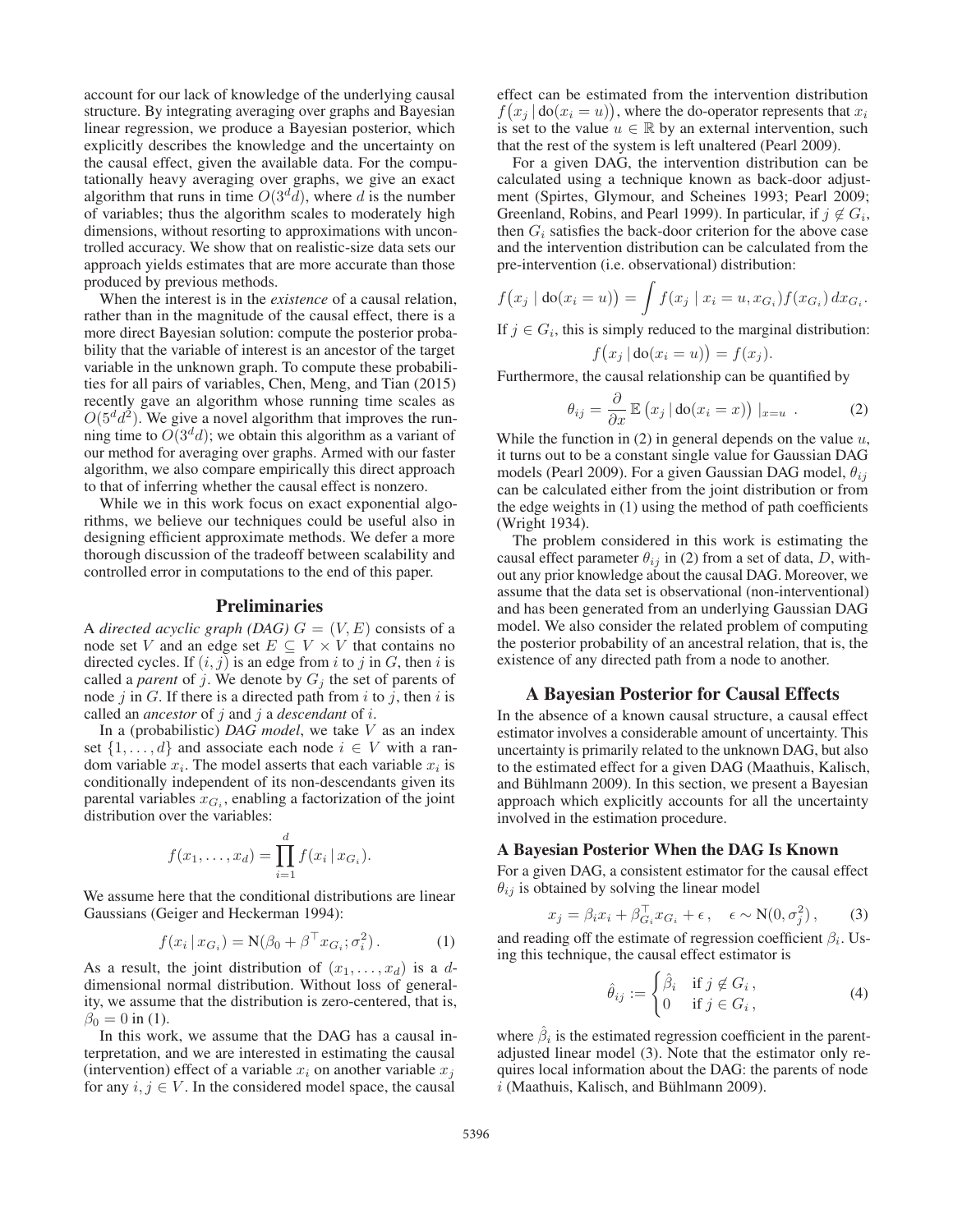We assume here a specific form of prior distribution over the model parameters, and derive the Bayesian posterior distribution analytically. More specifically, for the parameters in the linear model in (3), here denoted by  $\beta = (\beta_i, \beta_{G_i})$  and  $\sigma^2 = \sigma_i^2$ , we assume a prior distribution

$$
f(\beta, \sigma^2) = f(\beta \mid \sigma^2) f(\sigma^2)
$$

where

$$
\beta \mid \sigma^2 \sim \mathcal{N}(m_0, \sigma^2 \Lambda_0^{-1}),
$$
  
\n
$$
\sigma^2 \sim \text{Inv-Gamma}(a_0, b_0),
$$
\n(5)

with hyperparameters  $m_0$ ,  $\Lambda_0$ ,  $a_0$  and  $b_0$ . Under this so-called conjugate prior, the posterior distribution will be of the same form, and the hyperparameters are updated according to:

$$
m_n = (\mathbf{X}^\top \mathbf{X} + \Lambda_0)^{-1} (\mathbf{X}^\top \mathbf{y} + \Lambda_0 m_0),
$$
  
\n
$$
\Lambda_n = \mathbf{X}^\top \mathbf{X} + \Lambda_0,
$$
  
\n
$$
a_n = a_0 + n/2,
$$
  
\n
$$
b_n = b_0 + (\mathbf{y}^\top \mathbf{y} + m_0^\top \Lambda_0 m_0 - m_n^\top \Lambda_n m_n)/2,
$$

where  $X$  represents a matrix of  $n$  observations over variables  $(x_i, x_{G_i})$ , and **y** denotes a corresponding vector of observations of variable  $x_j$ . Moreover, after marginalizing out  $\sigma^2$ , the joint distribution over the regression coefficients follow a multivariate t-distribution:

$$
\beta \mid D \sim t_{2a_n}(m_n, \frac{b_n}{a_n} \Lambda_n^{-1}).
$$

As a result, a Bayesian estimator of  $\theta_{ij}$  under a given DAG is conveniently given by

$$
f(\theta_{ij} \mid D, G_i) = \begin{cases} t_{2a_n}(\mu_i, \Sigma_{i,i}) & \text{if } j \notin G_i, \\ 0 & \text{if } j \in G_i, \end{cases}
$$
 (6)

where  $\mu_i$  is the location parameter corresponding to node i, and  $\Sigma_{i,i}$  is the diagonal value in the shape matrix corresponding to node i.

#### A Bayesian Posterior When the DAG Is Unknown

The estimators in (4) and (6) assume that the causal structure, or DAG, is known. This is usually not the case in practice, and the DAG needs to be inferred from the data. However, as a DAG can be inferred only up to its equivalence class from observational data, one can only hope to identify a collection of causal effect estimates, one for each DAG in the equivalence class. The IDA algorithm straightforwardly implements this inference by learning a CPDAG from the data, under which a (multi)set  $\Theta_{ij}$  of possible values of  $\theta_{ij}$ is estimated (Maathuis, Kalisch, and Bühlmann 2009).

In general, and especially for small data sets, it is difficult to single out one specific CPDAG with high confidence. Therefore, rather than fixing a single CPDAG, we employ Bayesian model averaging (BMA) over the set of DAGs. BMA provides a principled mechanism for converting uncertainty about the model, in our case the causal DAG, into uncertainty about a parameter of interest (Hoeting et al. 1999).

Using BMA, we thus obtain a general posterior causal effect distribution that is not tied down to a specific causal structure. Since the estimator in (6) is the same for all graphs

that agree with  $G_i$  (parents of node i), averaging over graphs boils down to averaging over the parent sets of node i:

$$
f(\theta_{ij} | D) = \sum_{G_i \subseteq V \setminus \{i\}} f(\theta_{ij} | D, G_i) p(G_i | D), \quad (7)
$$

where  $f(\theta_{ij} | D, G_i)$  is the posterior of the causal effect  $\theta_{ij}$ for a given parent set  $G_i$ , as defined in (6), and  $p(G_i | D)$ is the posterior probability of the parent set.<sup>1</sup> This key observation renders the posterior computationally feasible for moderately large  $d$ , as shown in the following section. The posterior distribution (7) is a mixture distribution, where each parent-specific component is either a t-distribution or a point mass at zero, and its corresponding weight is the posterior probability of that particular parent set.

In terms of asymptotic properties, the estimator in (7) is clearly consistent in the following sense: Let  $G^*$  be a DAG and  $F$  a faithful linear Gaussian distribution, i.e.,  $F$  has no other independencies than those entailed by  $G^*$ . Then, as the size of the data drawn from  $F$  tends to infinity, the posterior of  $\theta_{ij}$  converges to a discrete distribution whose support is precisely the set of possible values for the true causal effect,  $\Theta_{ij}$ . The mild assumptions we need for this convergence result are that the structure prior  $p(G)$  is everywhere positive and that the marginal likelihood  $p(D|G)$  is *consistent*, i.e., maximized by  $G^*$  with probability that tends to 1. The latter property holds under standard proper parameter priors (Geiger and Heckerman 2002), but also under the objective Bayesian scheme (Consonni and Rocca 2012).

Moreover, we have that the multiplicities in  $\Theta_{ij}$  match the corresponding (limiting) posterior probabilities, provided that the posterior is *score equivalent*, i.e., assigns the same probability for equivalent DAGs. Again, this holds under the mentioned parameters priors if we additionally use a structure prior  $p(G)$  that assigns the same probability for equivalent DAGs (e.g., a uniform prior over DAGs).

## Exact Computation of the Parent Set and Ancestor Relation Probabilities

The main computational challenge related to the posterior (7) is the calculation of the parent set posterior probabilities. To formulate the problem more precisely, we assume that the prior  $p(G)$  is modular, i.e., it is a product of node-wise weights  $q_v(G_v)$  (which are generally not proportional to the priors  $p(G_v)$  they imply), and the parameters associated with each node (and incoming edges) are independent given the graph G. Under these standard assumptions (Koller and Friedman 2009, pp. 804–806), the posterior probability that  $G_i$  is the parent set of  $i$  can be written as

$$
p(G_i | D) = p(D)^{-1} \sum_{G: G_i} \prod_{v \in V} w_v(G_v),
$$
  
with  $w_v(G_v) := p(D_v | D_{G_v}, G_v) q_v(G_v),$ 

where the sum is over all DAGs  $G$  on  $V$  with  $G_i$  as the parents of i. If one wants to ensure score equivalence of the posterior,

<sup>&</sup>lt;sup>1</sup>When the value of  $G_i$  is unspecified,  $G_i$  denotes the random variable that corresponds to the parent set of i; however, when  $G_i$ is given a value, like in the summation  $(7)$ ,  $G_i$  is interpreted as the value of the random variable, whose identity is clear in the context.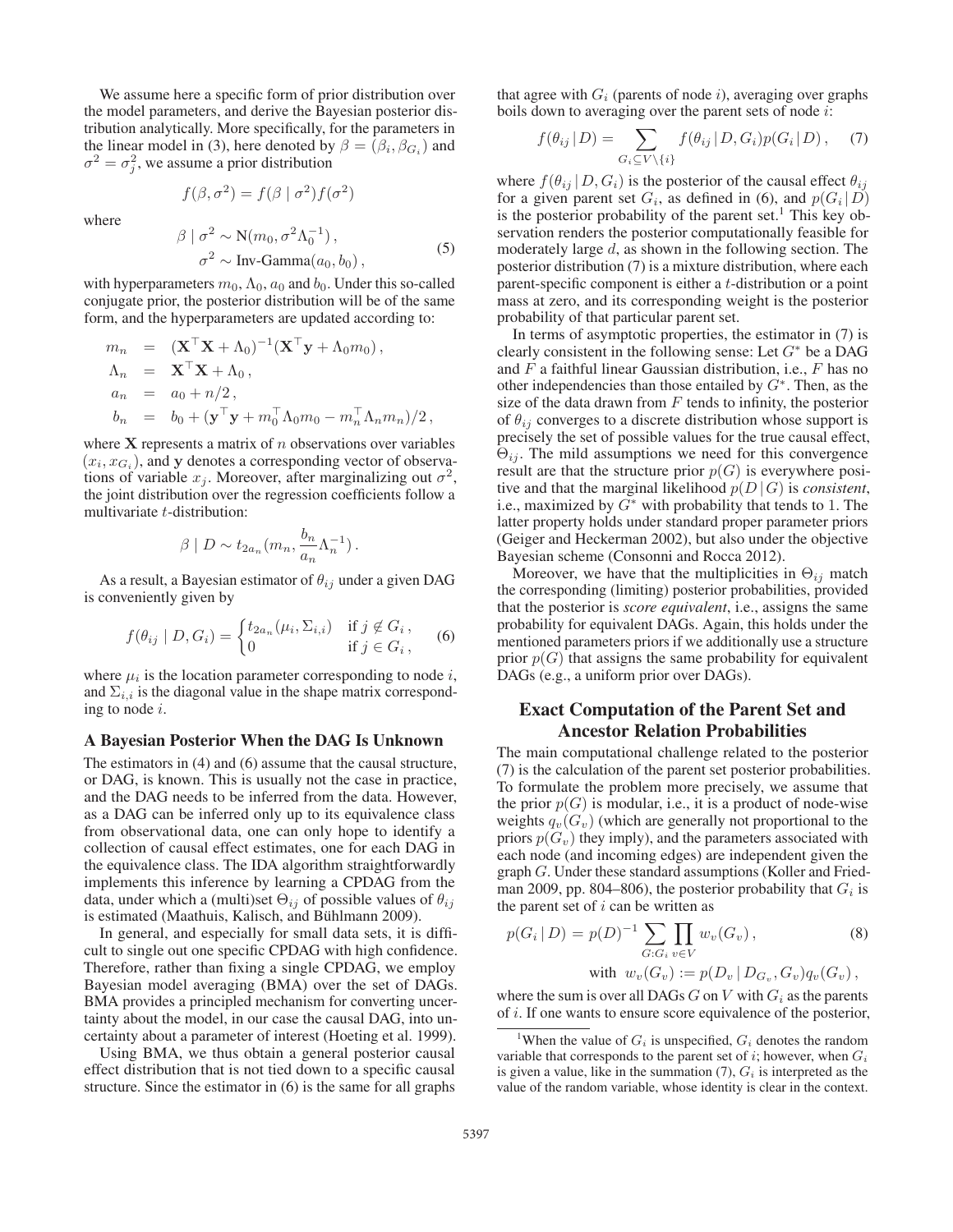the local marginal likelihood terms  $p(D_v | D_{G_v}, G_v)$  need to be specified under a particular class of parameter priors (Geiger and Heckerman 2002).

We emphasize that the results of this section hold with any priors that admit modularity and parameter independence and yield local weights  $w_v(G_v)$  that can be efficiently computed, e.g., using a closed-form expression. Thus we also cover common settings where some or all variables are discrete.

We will give an algorithm that, when slightly modified, also computes the ancestor posterior probabilities between all pairs of distinct nodes  $i, j$ , given by

$$
p(i \leadsto j | D) = p(D)^{-1} \sum_{G:i \leadsto j} \prod_{v \in V} w_v(G_v), \tag{9}
$$

where  $G$  runs over all DAGs on  $V$  such that there is a directed path from  $i$  to  $j$  in  $G$ .

Theorem 1. *The* 2d−1d *parent set probabilities and the* d(d − 1) *ancestor relation probabilities can be computed in time*  $O(3^d d)$  *and space*  $O(2^d d)$ *, given the*  $2^{d-1} d$  *weights*  $w_v(G_v)$  *as input.* 

The algorithm, given in the next subsection, is inspired by an algorithm of Tian and He (2009), which computes the posterior probability of any fixed subgraph in time  $O(3^d)$ . Running it for all possible parent sets would be expensive, however. Tian and He also gave a variant that computes all edge posterior probabilities in time  $O(3^d d)$  by reusing intermediate results. We observe that a similar trick enables handling all the exponentially many parent sets with essentially no computational overhead. We will also see that adding the constraint  $i \rightarrow j$  does not lead to computational complications; our algorithm substantially improves upon a previous,  $O(5^d d^2)$ -time algorithm (Chen, Meng, and Tian 2015).

We note that related dynamic programming algorithms have been given for finding a maximum-a-posteriori DAG (Silander and Myllymäki 2006; Yuan and Malone 2013) and for Bayesian model averaging under so-called order-modular priors (Koivisto and Sood 2004; Koivisto 2006). The modular prior is often preferred as it supports, e.g., the uniform distribution over DAGs, whereas the order-modular prior favors DAGs that admit a larger number of topological sorts.

#### The Algorithm—Proof of Theorem 1

For convenience, for two distinct nodes  $i, j \in V$  and a node set  $S \subseteq V \setminus \{i\}$  denote the unnormalized posteriors by

$$
W_i(S) := \sum_{G: G_i = S} \prod_{v \in V} w_v(G_v) \text{ and}
$$
  

$$
W_{i,j} := \sum_{G: i \leadsto j} \prod_{v \in V} w_v(G_v),
$$

where  $G$  runs over all DAGs on  $V$  under the shown constraints. To prove Theorem 1, we show that these numbers can be computed within the claimed resources; specifically, the normalizing constant  $p(D)$  is obtained by summing up the total weights  $W_i(S)$  over  $S \subseteq V \setminus \{i\}$  for any fixed i.

We present our forward–backward algorithm first for the parent set probabilities. The term "forward–backward" was



Figure 1: The forward–backward decomposition with a node  $i$  and a set of its non-descendants U. Shown is also an example of a DAG that is compatible with the decomposition and the constraints for  $W_i({s_1, s_2})$  and  $W_{i,j}$ .

used in a similar context by Koivisto (2006) and it originates from a popular algorithm for computing the posterior marginals of all hidden state variables in a hidden Markov model. We use a similar idea: we obtain each quantity  $W_i(S)$ by combining some "forward weights" of DAGs on nondescendants of i and some "backward weights" of DAGs on descendants of i. To enable such a decomposition, we need to fix the set of non-descendants  $U$  of node  $i$  by summing over all possibilities:

$$
W_i(S) = \sum_{S \subseteq U \subseteq V\setminus\{i\}} f(U) w_i(S) b_i(V \setminus \{i\} \setminus U), \quad (10)
$$

where  $f(U)$  is the total weight of all DAGs on U and  $b_i(T)$ is the total weight of all combinations of parents sets  $G_v \subseteq$  $V \setminus \{v\}$  for the remaining nodes  $v \in T$  such that there are no directed cycles and each  $v \in T$  is a descendant of *i*. More formally,

$$
f(U) := \sum_{G \in \mathcal{G}(U)} \prod_{v \in U} w_v(G_v) \text{ and}
$$

$$
b_i(T) := \sum_{G \in \mathcal{G}(i,T,V)} \prod_{v \in T} w_v(G_v),
$$

where  $G(U)$  is the set of all DAGs on U and  $G(i, T, V)$  is the set of tuples  $(G_v)_{v \in T}$  such that

- $G_v \subseteq V \setminus \{v\}$  for each  $v \in T$ ,
- the directed graph  $(T, \bigcup_{v \in T} \{uv : u \in G_v \cap T\})$  is acyclic,
- every  $G_v$  intersects  $T \cup \{i\};$

by the last condition and acyclicity, each  $v \in T$  is a descendant of  $i$ . To justify the product rule in Eq.  $(10)$ , observe that combining  $G_i = S$  with any members of  $\mathcal{G}(U)$  and  $\mathcal{G}(i, V \setminus \{i\} \setminus U, V )$  results in a DAG on V with U as the set of non-descendants of  $i$ . See Fig. 1 for an illustration.

Equation (10) gives us a way to compute all  $W_i(S)$  in time  $O(3^d d)$ , provided that the functions f and  $b_i$  have been precomputed. Indeed, for each i, exactly  $3^{d-1}$  pairs S, U satisfy  $S \subseteq U \subseteq V \setminus \{i\}.$ 

Before addressing the precomputation, let us consider the unnormalized ancestor relation probabilities  $W_{i,j}$ . Again, we partition the DAGs according to the set  $U$  of non-descendants of node i. However, instead of having a fixed parent set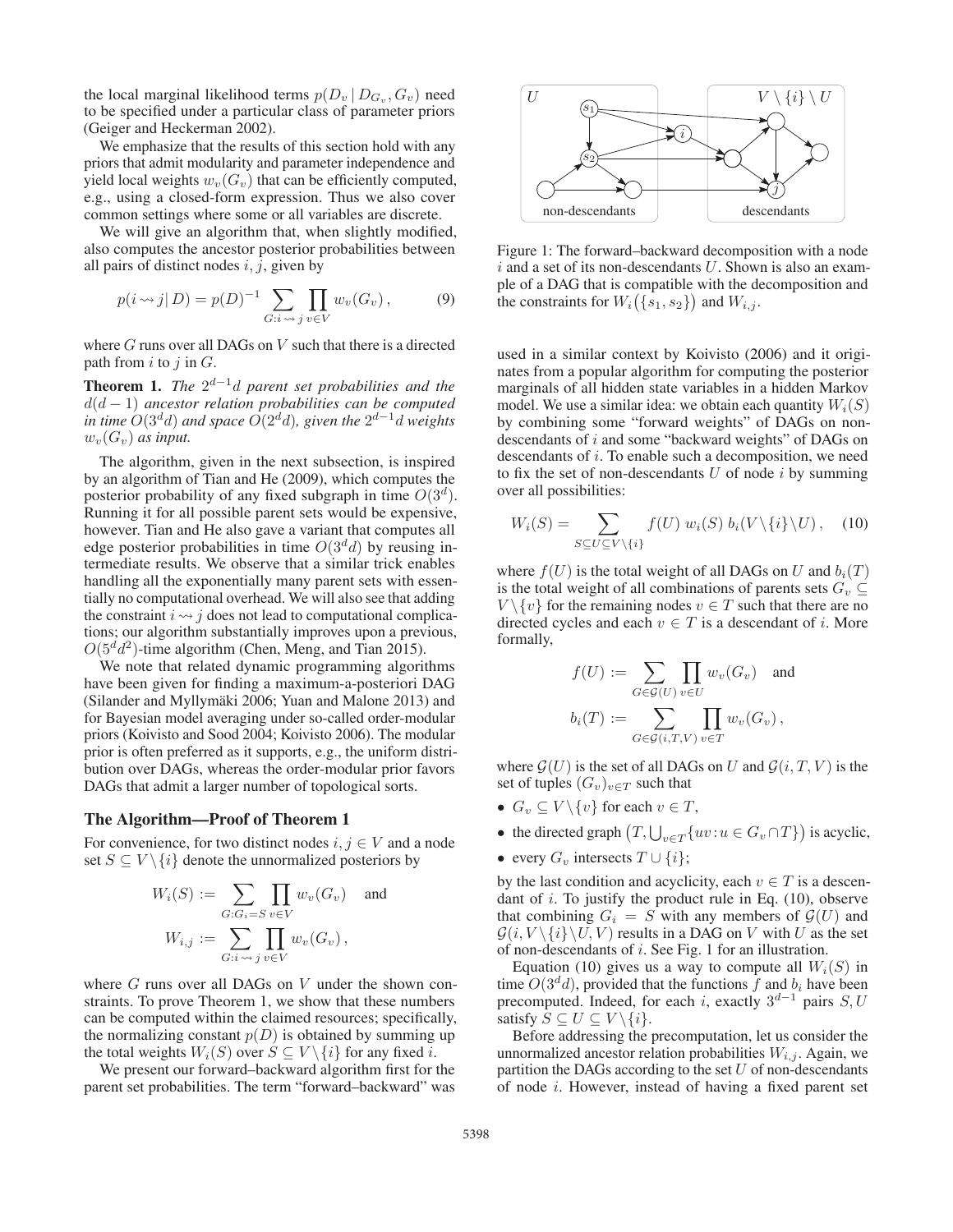$S \subseteq U$ , we now sum over all possible parent sets  $S \subseteq U$  and require that node  $j$  is a descendant of  $i$ , i.e.,  $j$  is not among the non-descendants of  $i$ . We get that

$$
W_{i,j} = \sum_{j \notin U \subseteq V \setminus \{i\}} f(U) \hat{w}_i(U) b_i(V \setminus \{i\} \setminus U), \quad (11)
$$
  
with  $\hat{w}_i(U) := \sum_{S \subseteq U} w_i(S).$ 

For each *i*, the function  $\hat{w}_i$  is called the *zeta transform* of  $w_i$  and is straightforward to compute with  $O(3^d)$  additions, or faster, in time  $O(2^d d)$ , using *fast zeta transform* (e.g., Koivisto 2006). Thus, once the functions  $f$  and  $b_i$  have been precomputed, all  $W_{i,j}$  can be computed in time  $O(2^d d^2)$ .

The following recurrence equations are the key for efficient computation of the functions f and  $b_i$ ; for proofs see the Supplement and also Tian and He (2009).

**Lemma 2.** *We have that*  $f(\emptyset) = 1$  *and for any nonempty* U,

$$
f(U) = \sum_{\emptyset \subset I \subseteq U} (-1)^{|I|-1} f(U \setminus I) \prod_{v \in I} \hat{w}_v(U \setminus I). \tag{12}
$$

**Lemma 3.** *We have that for all*  $i \in V$  *and*  $T \subseteq V \setminus \{i\}$ *,* 

$$
b_i(T) = \sum_{I \subseteq T} (-1)^{|I|} g(T \setminus I) \prod_{v \in I} \hat{w}_v(V \setminus \{i\} \setminus T), \quad (13)
$$

*where*  $g(\emptyset) = 1$  *and for any nonempty T*,

$$
g(T) = \sum_{\emptyset \subset I \subseteq T} (-1)^{|I|-1} g(T \setminus I) \prod_{v \in I} \hat{w}_v(V \setminus T). \tag{14}
$$

The computational steps are summarized in Algorithm 1. Each of the five steps in Algorithm 1 requires  $O(3^d d)$  additions and multiplications with a storage for  $O(2^d d)$  numbers. The least straightforward is perhaps step 3, which can be implemented, e.g., as follows: for each  $i \in V$  and  $T \subseteq V \setminus \{i\},$ visit the subsets  $I$  of  $T$  in non-decreasing order by size, storing the product  $\prod_{v \in I} \hat{w}_v(V \setminus \{i\} \setminus T)$  for each visited I (but reusing the memory for different  $i$  and  $T$ ). We remark that, like step 1, also step 4 can in fact be implemented in  $O(2^d d^2)$ time using fast (upward) zeta transform (Koivisto 2006).

Algorithm 1 Computing the unnormalized parent set and ancestor relation probabilities.

- 1: Compute the zeta transform  $\hat{w}_v$  of the local weight function  $w_v$  for each  $v \in V$ .
- 2: Compute the forward function  $f$  and the auxilliary function  $g$  using Eqs. (12) and (14).
- 3: Compute the backward function  $b_i$  for each  $i \in V$  using Eq. (13).
- 4: Compute the weight  $W_i(S)$  for each  $i \in V$  and  $S \subseteq$  $V \setminus \{i\}$  using Eq. (10).
- 5: Compute the weight  $W_{i,j}$  for each pair  $i, j \in V$  using Eq. (11).



Figure 2: Posterior densities for three selected cause–effect pairs: the relative height of the bar located at zero represents the probability mass of the zero component and the true effects are shown by the vertical dotted lines.

## Experiments

We have implemented Algorithm 1 in C<sub>++</sub> and the rest of the method in  $\mathbb{R}^2$ . For a data set on 20 variables, the computations take about 25 minutes on a modern laptop computer (single thread, Intel Core i7-6600U, 2.60 GHz).

For calculating the parent set and ancestor relation probabilities, we limited the parent set size to 6 and used the fractional marginal likelihood (Consonni and Rocca 2012), with  $\alpha_{\Omega} = d - 1$  and  $n_0 = 1$ , together with a uniform graph prior. The hyperparameters in the prior for the linear model (5) were set as follows:  $m_0 = 0$ ,  $\Lambda_0 = I$ , and  $a_0 = b_0 = 1$ .

We evaluated the performance of our method by three empirical studies. The first study uses simulated data to examine the behaviour of our posterior and, in particular, the accuracy of the resulting estimates as compared to those of different IDA variants. In the second study, we assess the accuracy of our method as well as ancestor relation probabilities in terms of causal effect discovery. The third study demonstrates the applicability of our approach to real-world data.

#### Accuracy of the Causal Effect Estimates

We generated 50 random DAGs over  $d = 20$  nodes with an expected neighbourhood size of four. The edge weights were sampled uniformly from  $[-2, 2]$  and the the error terms variances were sampled uniformly from [0.5, 1.5]. For each model, we generated three data sets with increasing sample size,  $n = 50, 200, 800$ . The data were standardized to zero mean and unit variance (cf. Maathuis, Kalisch, and Bühlmann 2009, Assump. B). Analogously, the true causal effects were calculated from the corresponding standardized models.

 $2$ The code package and the supplementary material are available at https://github.com/jopensar/BIDA.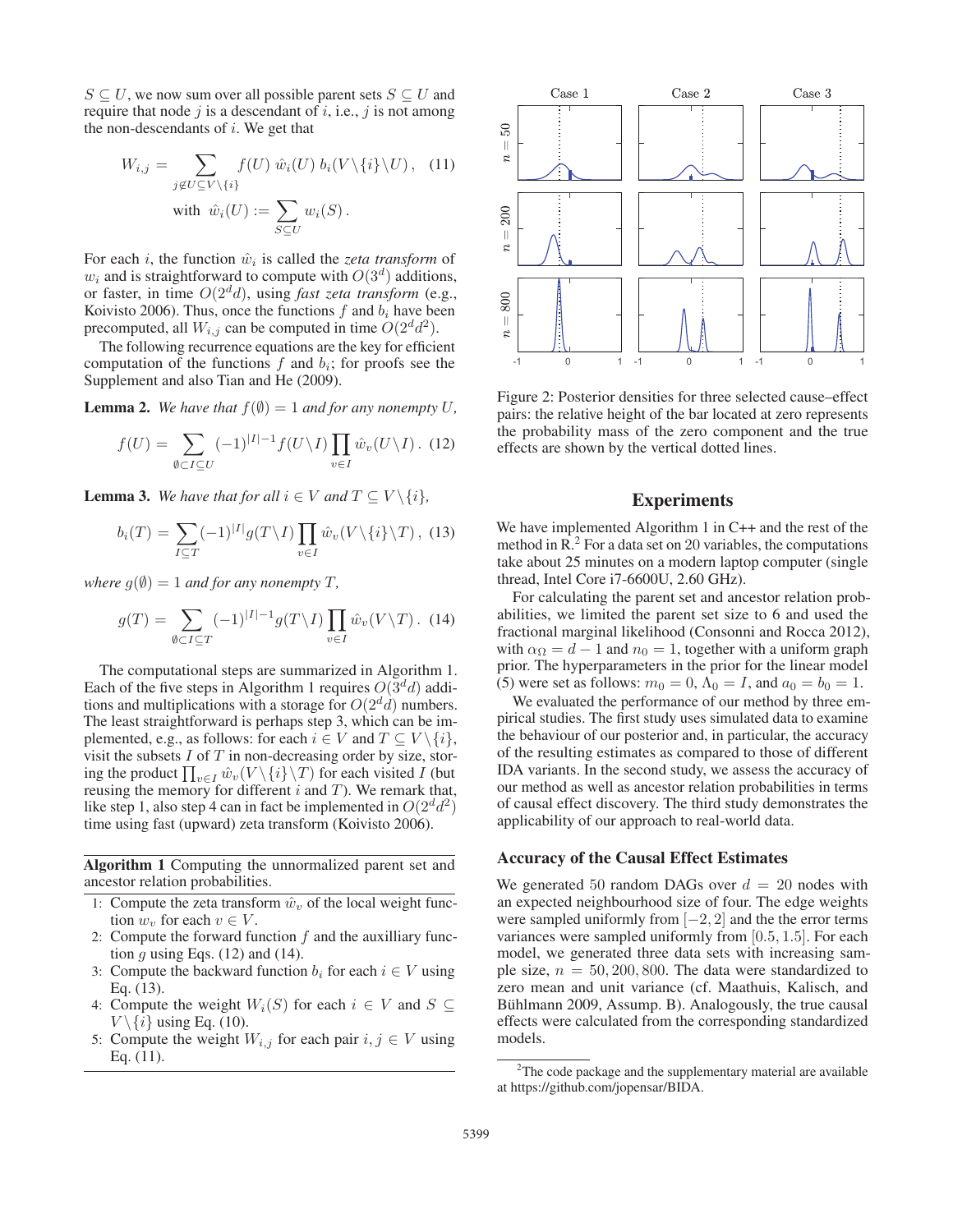

Figure 3: MSE of the different estimators in the simulation study.

In Figure 2, the posteriors are shown for three different cases in which the true effect is non-zero.In each case, we see that the posterior density mass converges around certain values as the sample size is increased. As explained earlier, these points will equal the true support,  $\Theta_{ij}$ , as  $n \to \infty$ . In case 1, the causal effect is identifiable (unimodal density). In cases 2–3, the causal effect is non-identifiable (bimodal density). Still, in case 2, most of the density mass is shifted away from the immediate region around zero, indicating that the causal effect is non-zero.

We compared the accuracy of BIDA against several variants of the original IDA method. These variants differ by the way the CPDAG is obtained:  $IDA<sub>pc</sub>$  uses a CPDAG estimated by the PC algorithm (the original method),  $IDA<sub>map</sub>$  uses a maximum-a-posteriori CPDAG, and IDA<sub>oracle</sub> uses the true CPDAG (which is usually unavailable). In addition to these three IDA variants, we also included aIDA (Taruttis, Spang, and Engelmann 2015), which uses the PC-based IDA in combination with a resampling strategy to build a density over the causal effect. For implementation details and parameter settings, see the supplement.

We measured the accuracy of the methods by the mean squared error (MSE) between the true causal effects and the corresponding point estimates provided by the methods. To summarize the output of each method into a single point estimate, we calculated the mean of the output. Figure 3 shows that BIDA clearly outperformed its competitors in accuracy, especially for small sample sizes. As the sample size was increased, IDAmap and IDAoracle approached a similar level of accuracy as BIDA. The PC-based IDA methods were clearly struggling in this experiment.

#### Discovering Non-zero Causal Effects

In previous works, the main target of the competing IDAbased methods has been to rank the causal effects in a system (Maathuis et al. 2010; Stekhoven et al. 2012; Taruttis, Spang, and Engelmann 2015). In line with this, we also compared how well the methods performed in terms of discovering non-zero causal effects, using the same experimental setup as in the previous section and ranking the effects by the mean (or minimum) absolute value. Since the interest in this experiment was solely the existence of a causal effect, we included our variant method for calculating ancestor relation probabilities (ARP), for which the effects were ranked

by probability in a descending order. The performance was evaluated by the area under the precision-recall curve (AUC).

Again, BIDA outperformed the IDA-based methods (Fig. 2 in the supplement). Therefore, we focus our attention on comparing BIDA against ARP. Figure 4 (left) shows the results when a true positive was defined as a non-zero true effect, i.e., the existence of an ancestral path in the true model. In this setup, ARP is clearly more accurate than BIDA. However, when confining the set of true positives to only strong causal effects, here defined as  $|\theta_{ij}| \geq 0.2$ , BIDA outperformed ARP for the larger sample sizes (Fig. 4, right).

In summary, our variant for computing ancestor relation posteriors (ARP) is better at discovering non-zero causal relations (no matter the magnitude of the effect), while BIDA is better at discovering strong causal relations where the magnitude of the effect deviates markedly from zero and there is an evident response to the intervention.

#### Sachs Data

As an example of a possible application for our method, we consider the flow cytometry data (Sachs et al. 2005). The data collection contains abundance measurements of 11 biomolecules under various perturbation conditions. We focused on a data set of 853 observations, obtained under general stimulatory conditions (anti-CD3/CD28) and considered as passively observed. After log-transformation and standardization, we let BIDA rank the causal effects by their mean absolute value (Fig. S3). We examined the 13 highest ranked cause-effect pairs further (Table 1), as these were shown to deviate significantly from the rest using Tukey's outlier test (Fig. 3 in the supplement).

To assess the inferred cause–effect pairs, we first compared our results to the consensus network (Sachs et al. 2005). In total, 7 of the inferred pairs are supported by the consensus network. However, since there is much uncertainty about the true nature of consensus network, we also compared our results with those of a recent causal discovery method, called invariant causal prediction (ICP) (Peters, Bühlmann, and Meinshausen 2016; Meinshausen et al. 2016). In contrast to BIDA, ICP and hiddenICP (allows for hidden variables) are designed for interventional data and were given 7 interventional data sets from the Sachs collection, in addition to the observational data set. In total, 5/7 and 9/15 of the effects discovered by ICP and hiddenICP, respectively, were included among the discovered cause-effect pairs (Table 1), suggesting that many of the effects inferred by BIDA are supported by the interventional data.

### Concluding Remarks

We presented a new, Bayesian method for estimating causal effects from passively observed data. To fully account for the uncertainty due to limited data, we integrated Bayesian linear regression and Bayesian model averaging (BMA) over graph structures. Our empirical results confirmed our hypothesis that the full Bayesian approach is superior to its rivals: the resulting posterior distributions of causal effects yield more accurate point estimates and improved accuracy in detecting causal relations, as compared to the state of the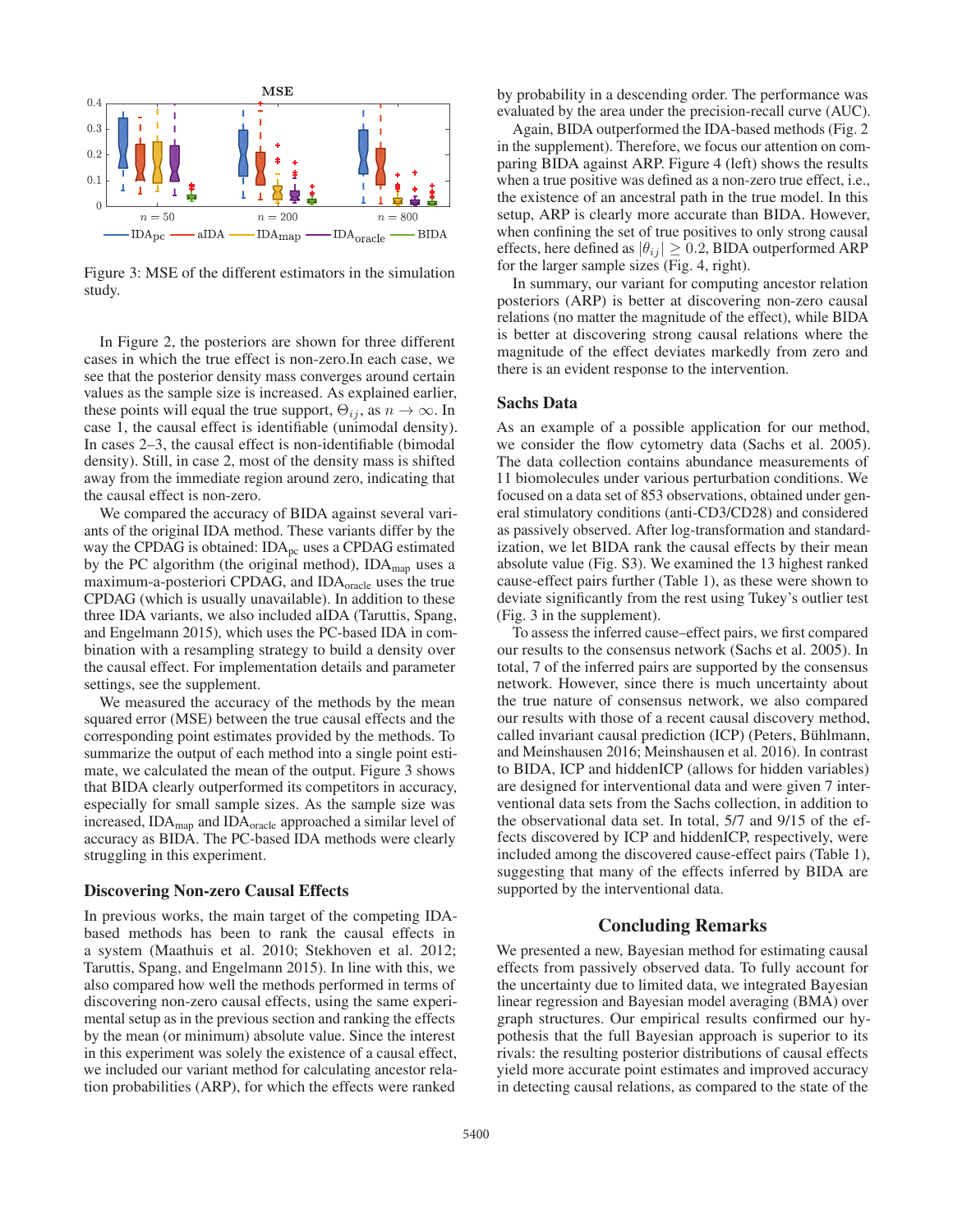

Figure 4: AUC for BIDA and our variant (ARP) in the simulation study when non-zero (left) and strong causal effects (right) in the true model were defined as true positives.

Table 1: Top cause-effect pairs discovered by BIDA for the Sachs data. A check mark means that the relation was included in the Sachs consensus network, detected by ICP, or detected by hiddenICP, respectively.

| Cause            | Effect           | Mean abs. | Sachs | ICP | hiddenICP |
|------------------|------------------|-----------|-------|-----|-----------|
| AKT              | <b>ERK</b>       | 0.54      |       |     |           |
| <b>PKC</b>       | P38              | 0.35      |       |     |           |
| <b>RAF</b>       | <b>MEK</b>       | 0.35      |       |     |           |
| <b>MEK</b>       | <b>RAF</b>       | 0.33      |       |     |           |
| <b>ERK</b>       | AKT              | 0.28      |       |     |           |
| AKT              | PK A             | 0.25      |       |     |           |
| P <sub>38</sub>  | <b>PKC</b>       | 0.23      |       |     |           |
| PIP <sub>3</sub> | PIP <sub>2</sub> | 0.19      |       |     |           |
| <b>ERK</b>       | PK A             | 0.16      |       |     |           |
| PIP <sub>2</sub> | PIP <sub>3</sub> | 0.15      |       |     |           |
| <b>PKA</b>       | AKT              | 0.14      |       |     |           |
| <b>PKA</b>       | <b>ERK</b>       | 0.13      |       |     |           |
| <b>PKC</b>       | JNK              | 0.13      |       |     |           |

art. In particular, the comparison to estimates based on a single structure—found by greedy (Spirtes, Glymour, and Scheines 1993) or exact algorithms (Yuan and Malone 2013; Silander and Myllymäki 2006; Barlett and Cussens 2013) showed that BMA is crucial for achieving the improved accuracy. The rankings of causal relations inferred from passively observed flow cytometry data concur to those previously inferred from experimental data, demonstrating the applicability of the method to real data.

Admittedly, BMA presents a computational challenge. We gave an *exact* algorithm that is able to compute the posterior of causal effects for data sets of realistic size, with up to around 20 variables. This scaling is similar to the scaling of other exact exponential algorithms for BMA over structures in graphical models, a topic of active research (see, e.g., Koivisto and Sood 2004; Tian and He 2009; Tian, He, and Ram 2010; Parviainen and Koivisto 2011; Chen and Tian 2014; Kangas, Niinimäki, and Koivisto 2015; Talvitie and Koivisto 2019). With a small modification to our approach for computing parent set posteriors, we obtained a variant that is currently the fastest known algorithm for computing ancestor relation posterior probabilities (Chen, Meng, and Tian 2015). It is worth noting that these two new

algorithms apply to virtually any local model, e.g., to discrete and nonlinear models. An open question is whether *approximate* methods for BMA, e.g., based on Markov chain Monte Carlo (see Niinimäki, Parviainen, and Koivisto 2016, Kuipers and Moffa 2017, and references therein) or other approaches (Liao et al. 2019), can be employed to scale up the Bayesian approach, yet preserving the statistical efficiency now achieved with exact computation. Exact algorithms can be indispensable, however, when it is important to know whether the results of the computations are correct or within some tolerated error at least.

Finally, our present study suggests that causal effect estimation over more general model spaces—e.g., cycles, latent confounders, and nonlinear causal relations—would also likely benefit from a similar Bayesian approach. In this direction, Moffa et al. (2017) recently reported on a case study with a psychiatric data set over nine binary variables (allowing neither cycles nor latent confounders), demonstrating the value of Bayesian analysis in applications. How the modeling and computational issues are best addressed for such more general model spaces, is an intriguing question for future work.

### Acknowledgements

This work was supported by the Academy of Finland, grants 295673 (A.H.) and 316771 (M.K.).

## References

Barlett, M., and Cussens, J. 2013. Advances in Bayesian network learning using integer programming. In *Proc. UAI*.

Chen, Y., and Tian, J. 2014. Finding the k-best equivalence classes of Bayesian network structures for model averaging. In *Proc. AAAI*, 2431–2438. AAAI Press.

Chen, B.; Kumor, D.; and Bareinboim, E. 2017. Identification and model testing in linear structural equation models using auxiliary variables. In *Proc. ICML*.

Chen, Y.; Meng, L.; and Tian, J. 2015. Exact Bayesian learning of ancestor relations in Bayesian networks. In *Proc. AISTATS*.

Consonni, G., and Rocca, L. L. 2012. Objective Bayes factor for Gaussian directed acyclic graphical models. *Scand. J. Stat.* 39(4):743–756.

Entner, D.; Hoyer, P.; and Spirtes, P. 2013. Data-driven covariate selection for nonparametric estimation of causal effects. In *Proc. AISTATS*.

Geiger, D., and Heckerman, D. 1994. Learning Gaussian networks. In *Proc. UAI*.

Geiger, D., and Heckerman, D. 2002. Parameter priors for directed acyclic graphical models and the characterization of several probability distributions. *Ann. Statist.* 30(5):1412– 1440.

Greenland, S.; Robins, J. M.; and Pearl, J. 1999. Confounding and collapsibility in causal inference. *Statist. Sci.* 14(1):29– 46.